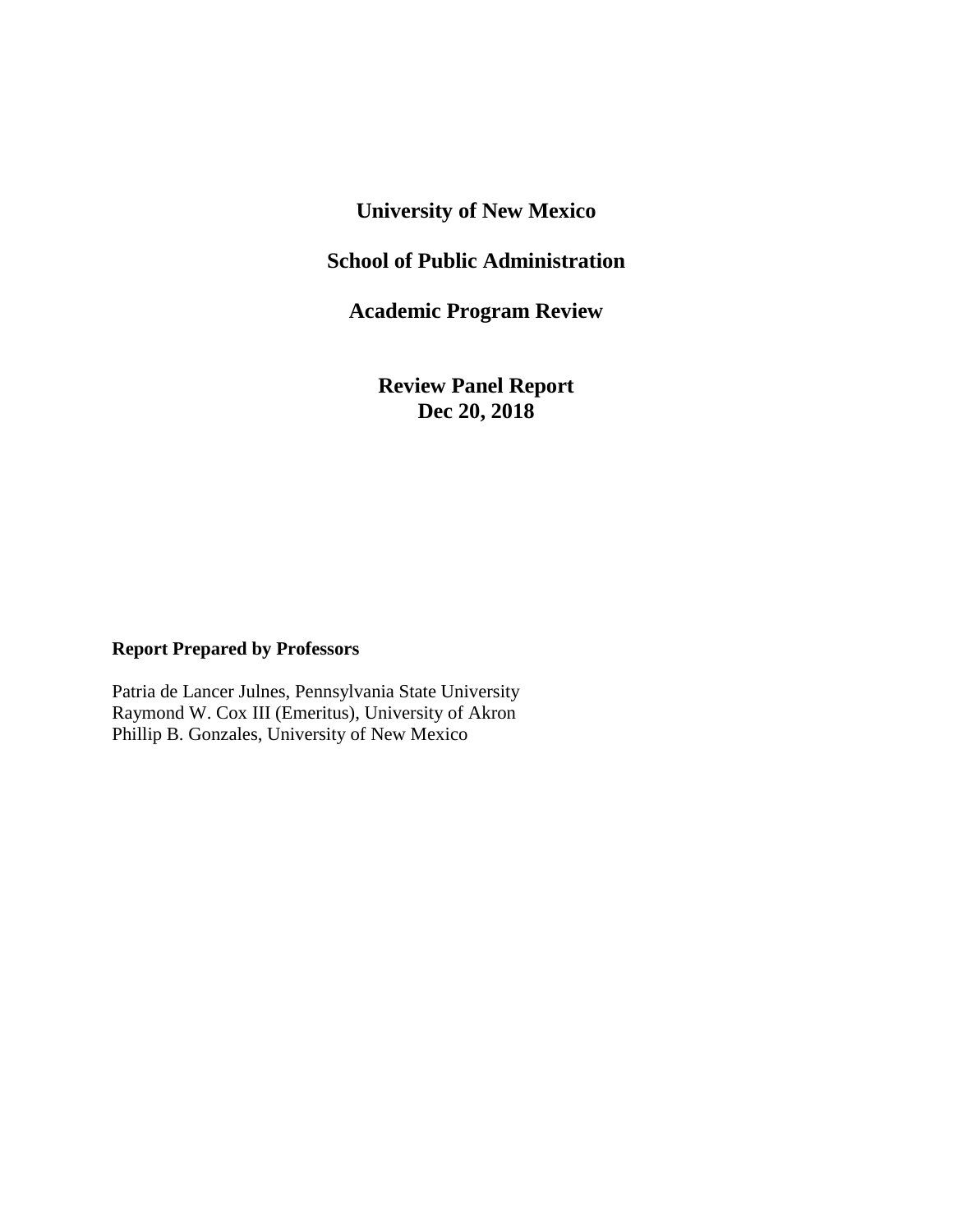# **Table of Contents**

| Introduction                                  | 2              |
|-----------------------------------------------|----------------|
| <b>Summary of Findings</b>                    | $\overline{2}$ |
| <b>Student Learning Goals and Outcomes</b>    | 3              |
| Teaching and Learning: Curriculum             | $\overline{3}$ |
| Teaching and Learning: Continuous Improvement | $\overline{4}$ |
| <b>Students</b>                               | $\overline{4}$ |
| Faculty                                       | 5              |
| <b>Resources and Planning</b>                 | 6              |
| Facilities                                    | 6              |
| Peer Comparisons                              | 6              |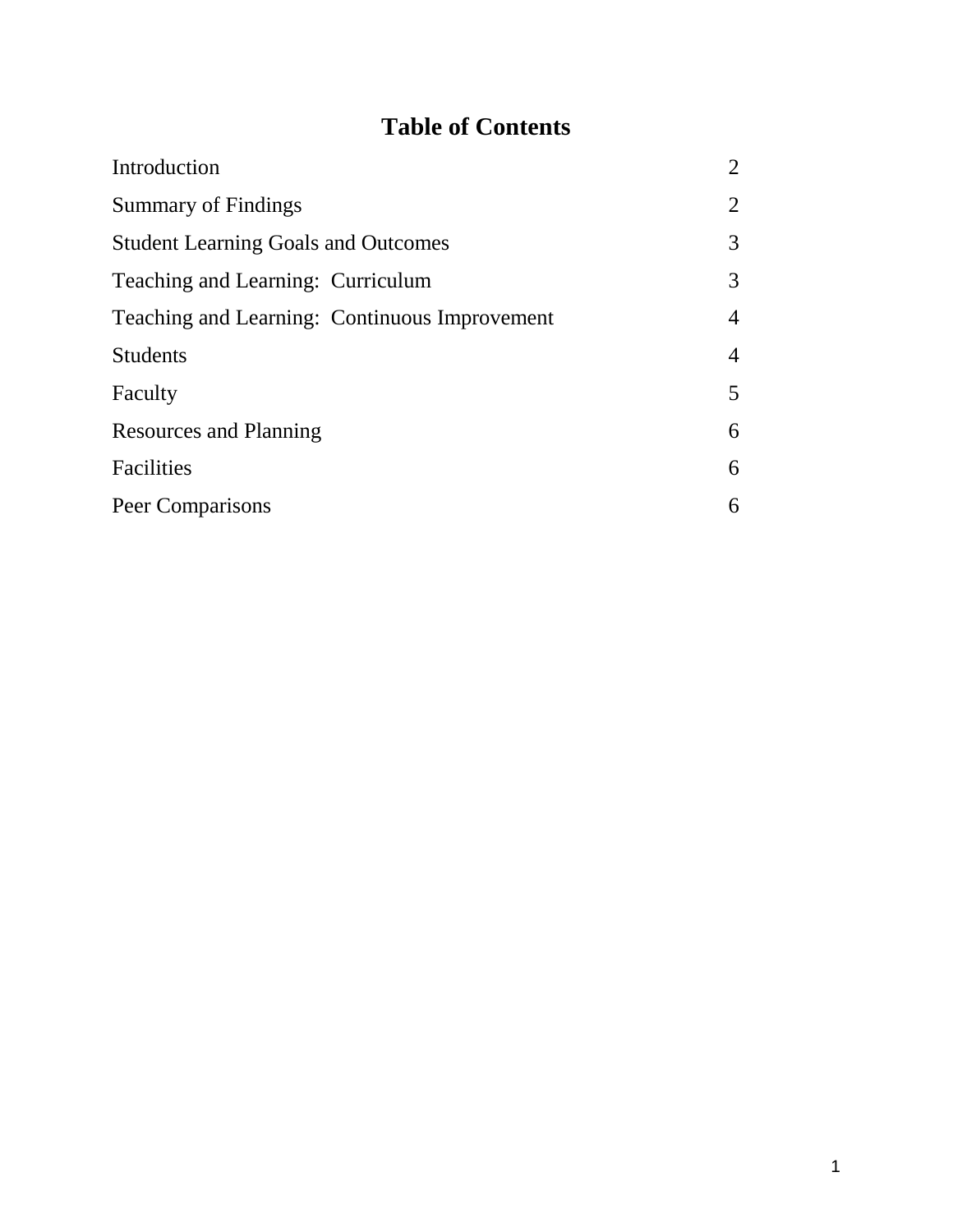## **Introduction**

This report is prepared based on the review of the Fall 2018 departmental self-study report site visit by the review panel: Professors Patria de Lancer Julnes (external reviewer), Raymond W. Cox III (external reviewer), Phillip Gonzales (internal reviewer). This report follows the same format provided by the office of the Academic Affairs for the onsite report with few modifications. According to the instructions by the office of academic affairs, this report only points to the areas of strengths and weaknesses without providing suggestions for remedies and or improvements to the program. The report is organized according to the following sections:

- $\triangleright$  Summary of Findings
- ➢ Student Learning Goals and Outcomes
- ➢ Teaching and Learning Curriculum
- ➢ Teaching and Learning Continuous Improvement
- $\triangleright$  Students
- $\blacktriangleright$  Faculty
- $\triangleright$  Resources and Planning
- $\triangleright$  Facilities
- $\triangleright$  Peer Comparisons

## **Summary of Findings**

The overall findings are here summarized:

### Strengths

- Faculty excellence in research, teaching, and grants acquisition
- Effective public administration and health administration curricula
- Student satisfaction
- Dedicated and efficient staff
- Administrative (director) leadership
- Distance education
- Committed Advisory Board
- Alumni accomplishments
- Reputation of the School in the community
- Improved ranking by 30 places and into top 100 schools of public administration

### Areas Requiring Improvement

- Keeping faculty abreast of administrative developments
- Settling of the School's institutional status within UNM
- The School's reputation on campus
- Knowledge on campus of SPA as a discipline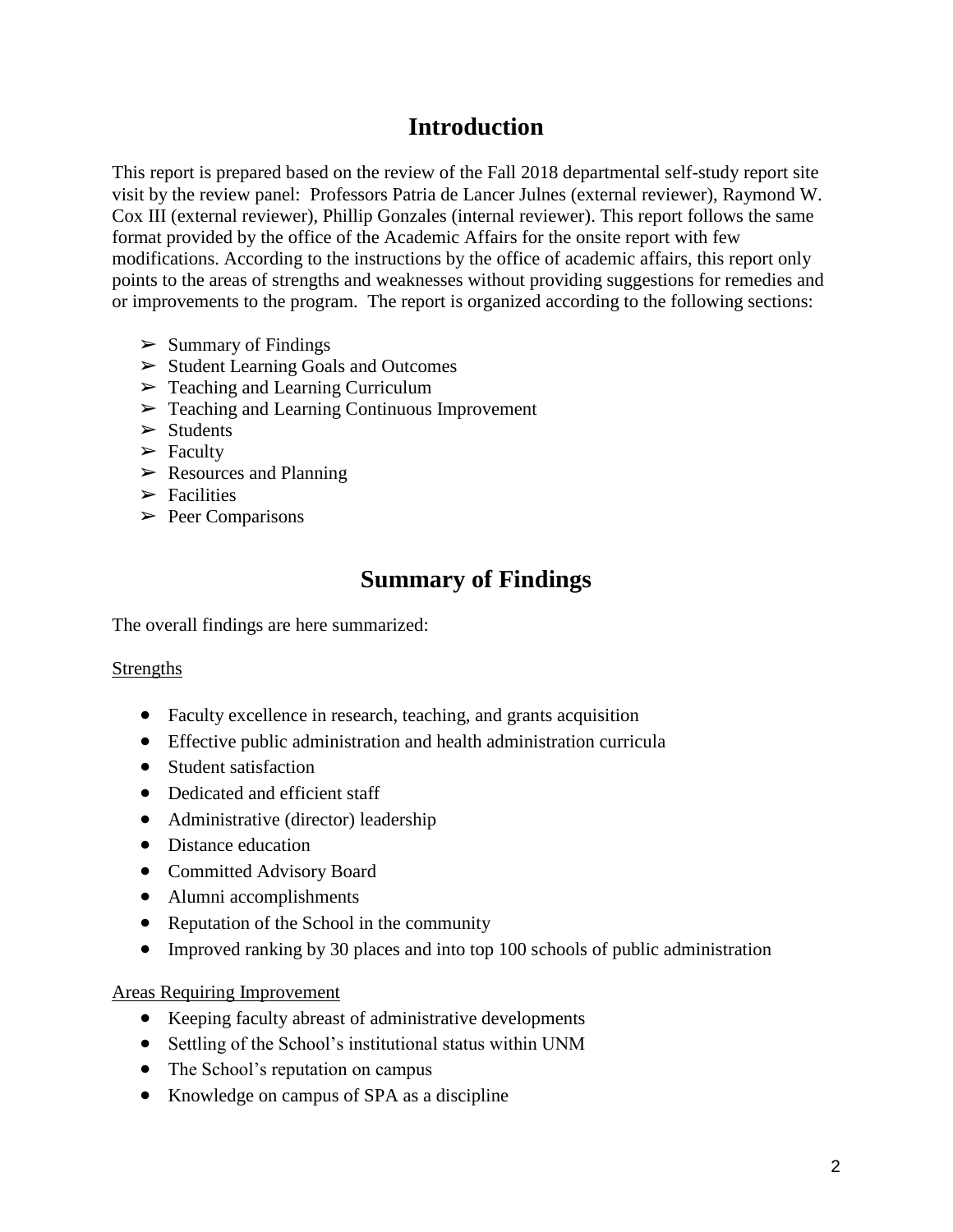## **Student Learning Goals and Outcomes**

### **Strengths**

The School of Public Administration (SPA) has a long history of student engagement and a commitment to offering a curriculum to meet the expectations of accrediting organizations, and which addresses the academic and professional practice needs of students. In part because of the rigor and discipline imposed by accreditation for the Commission on Peer Review and Accreditation (MPA), the program has well-articulated and carefully assessed learning outcomes and mission goals. The program would not have been successful acquiring renewal for accreditation if it did not provide clear student learning goals and measurable outcomes for the MPA.

Of particular note is the long history of links to state and local government via internships and by the active involvement of faculty in public service endeavors. Faculty members are well known and respected in the community. In a program in which most students are working professionals seeking a graduate degree part-time, the need for faculty members who appreciate and have worked in the public environment is critical. The efforts of past and present faculty exemplify what the MPA accrediting body expects in outreach and community engagement. Those interactions are a part of the reason that the established student learning goals and outcomes are relevant, current, and sufficient in meeting the academic and professional aspirations of students.

The faculty members in the MHA program are following the same pathways pioneered by the MPA faculty in community engagement and efforts to make the curriculum as current as possible.

### Areas Requiring Improvement

As members of the review committee we found no areas of concern under this review category.

## **Teaching and Learning: Curriculum**

### **Strengths**

In part because of the expectations of the MPA accrediting body, the curriculum developed by the SPA is not only consistent with the student learning goals and outcomes, but also offers the breadth of courses and blend of required and elective offerings to satisfy the needs of students. The SPA has experimented with a range of delivery modes for its courses including synchronous online (multi-site settings using ZOOM to link to faculty instructors) and weekend courses to complement and supplement the courses offered in more traditional formats.

Working professionals are not "traditional" students in the common academic parlance. Two significant barriers to academic success are resources to pay tuition and matching the demands of work with an academic schedule. Greater use of technology and experimenting with other scheduling arrangements has been a positive step for the MPA and MHA. Encouraging and offering resources to support such experimentation is and will continue to be critical.

### Areas Requiring Improvement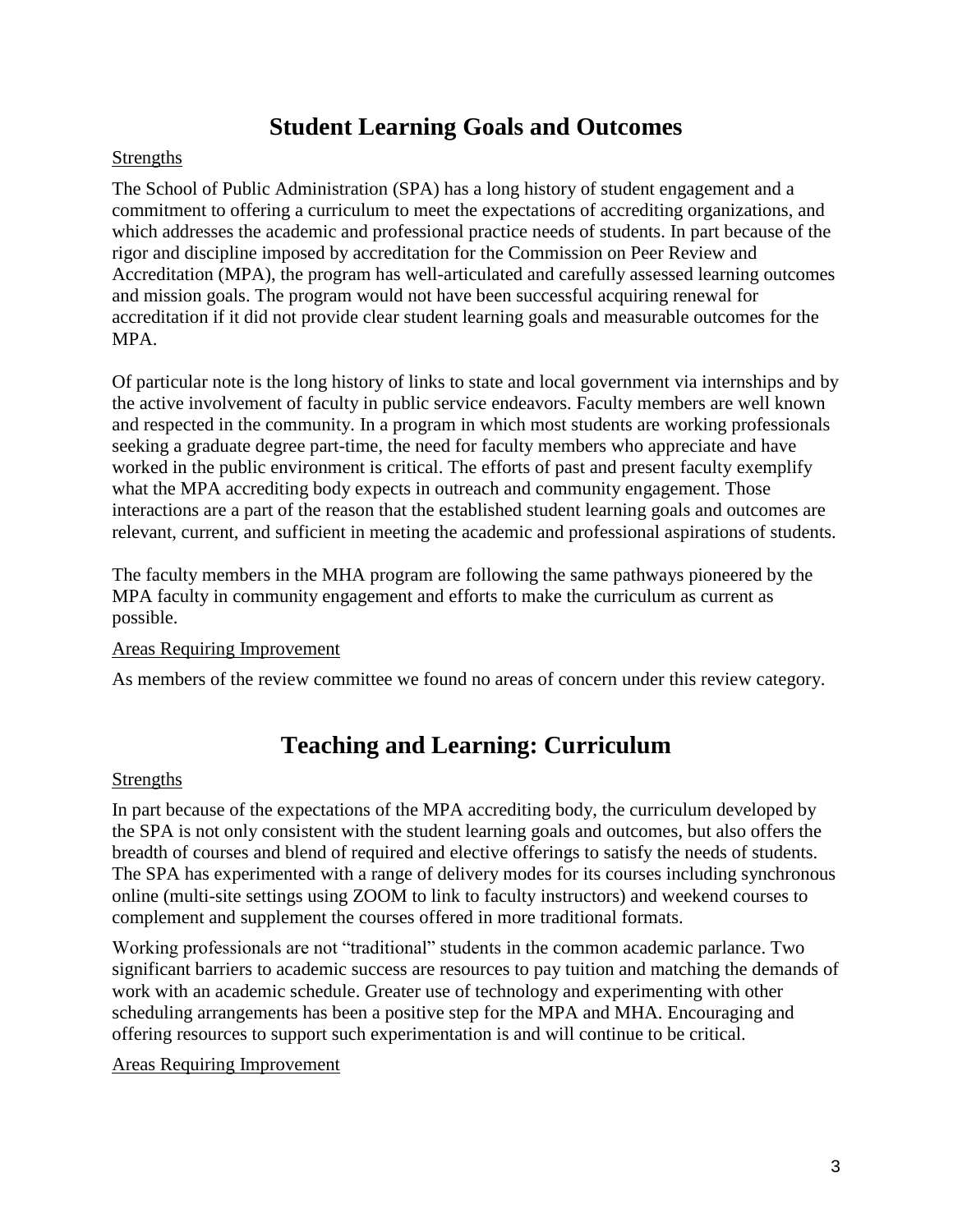The SPA is at a crossroads with regard to its curriculum. The addition of the MHA has stretched resources. While the health administration faculty are able to teach public administration courses and some of the Public Administration faculty can teach health administration the balance is delicate. To the extent that keeping the curriculum consistent with student learning goals and outcomes will require new or revised curriculum means that faculty expertise and competencies must adjust.

### **Teaching and Learning: Continuous Improvement**

### Strengths

As stated earlier, because of the requirements of accreditation for the larger of the two degrees in the School (the MPA), not only are the student learning goals and outcomes clearly established and reflective of the skills, knowledge, and discipline that students are expected to demonstrate at the completion of the degrees, but there is an established assessment methodology to measure curriculum effectiveness and student learning. The SPA has demonstrated efforts to improve, evolve, and maintain an assessment structure to maximize and sustain student learning. Also, it uses assessment results to evaluate student learning and inform program improvements. These efforts operate in support of assessment methods to inform and support quality teaching. The SPA has monitored short- and long-term impacts of its changes and improvements, though organizational and leadership changes has limited the ability to be more proactive and to develop a long-term improvement plan.

### Areas Requiring Improvement

As members of the review committee we found no areas of concern under this review category.

### **Students**

### Strengths

The SPA's analysis of enrollment trends is precise, informative, and realistic. The projections reflect an awareness of fiscal and social realities affecting graduate enrollments. The emphasis on staff support for advising seems to be a concern for some outside of the School, but the reality of assisting a large, diverse body of graduate students (currently about 260), requires professional dedicated staff. While MHA students navigate the curriculum as a cohort, MPA students take courses based on work schedules and personal finances. For these students, no straight-line pathway exists through the curriculum. Finding a pathway to graduation under such circumstances requires more attention to detail than is typical in advising. For a student to successfully navigate the curriculum requires an almost semester-by-semester reassessment of a path to timely graduation. The advising system devised by the School is exceptional, but we agree that it is also necessary.

### Areas Requiring Improvement

Organizational and institutional changes have limited the capacity of the School to implement strategic management initiatives to recruit students. Pathways that were available through the use of off-site multi-classroom synchronist teaching are no longer available. This has changed the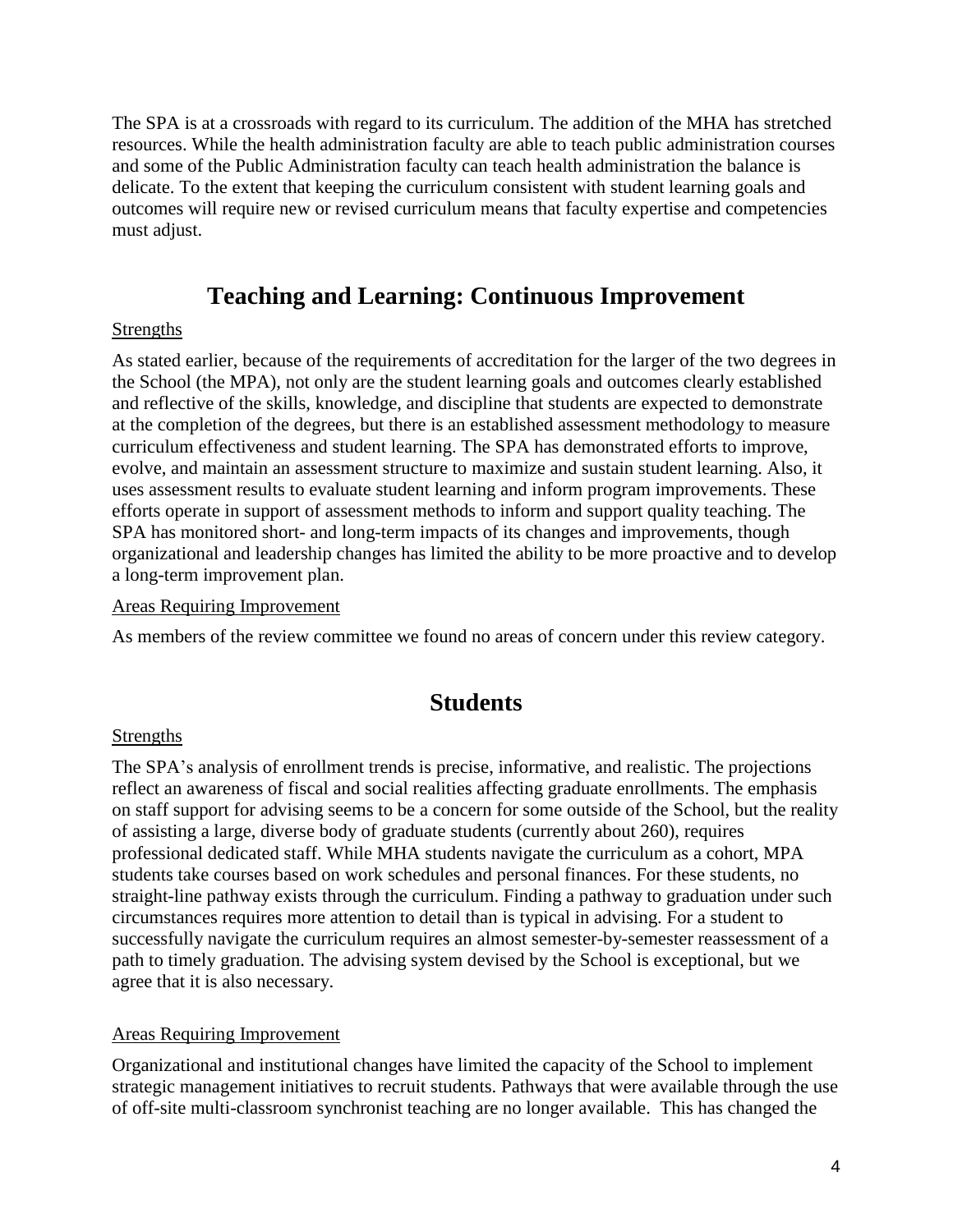recruitment landscape and viable alternatives have not been identified.

## **Faculty**

### **Strengths**

This active and competent faculty fully attends to all three aspects of faculty responsibility: teaching, service, and research. Students we interviewed appeared emphatic in their acknowledgement of the faculty as mentors and in their engagement with students as adults and professionals. The student-faculty relationship is well developed and effectively communicative. The School has had a long history of well-known researchers. That history continues.

### Areas Requiring Improvement

While the composition, qualifications and credentials of the faculty are appropriate for the two degree offerings, there is considerable pressure on them given the size of the two graduate programs. This is partly the problem of longitudinal statistics. The number of credit hours generated has been increasing at a steady pace. However, the number of faculty has not altered, in fact it has seen recent reduction. Moreover, the distribution of the faculty is somewhat imbalanced. When the MHA was created a careful plan to find Public Administration faculty with competence in Health Administration permitted the School to address the current and nearterm needs of the MHA. However, the number of faculty is now split between two programs. The number of faulty in the School is below what it was a few years ago, when there was only an MPA program. The MPA program has fewer faculty per student than in the past. Not only is it a struggle to meet student expectations in terms of appropriately varied elective offerings, but the slow but steady increase in enrollment and credit hours makes new course offerings and/or more cooperative endeavors with other degree programs problematic.

While every program expects faculty to achieve success in publishing peer reviewed works, the expectation is admittedly higher for faculty in graduate programs. As a School with only graduate students this expectation is immediate and persistent for both early career and senior faculty. Opportunities for interaction with colleagues across the country and internationally are critical to success as researchers, but current funding is minimal. This harms junior faculty even more than senior faculty.

The last decade has been one of turmoil and restructuring/reorganization for the School. After four decades reporting directly to the UNM Provost, the School has been variously attached to the Business School and the College of Arts and Sciences. Such shifting around has created issues of governance but has been particularly detrimental to strategic initiatives. Multiple proposals for settling on a governance model and a strategic path for the School have not been approved.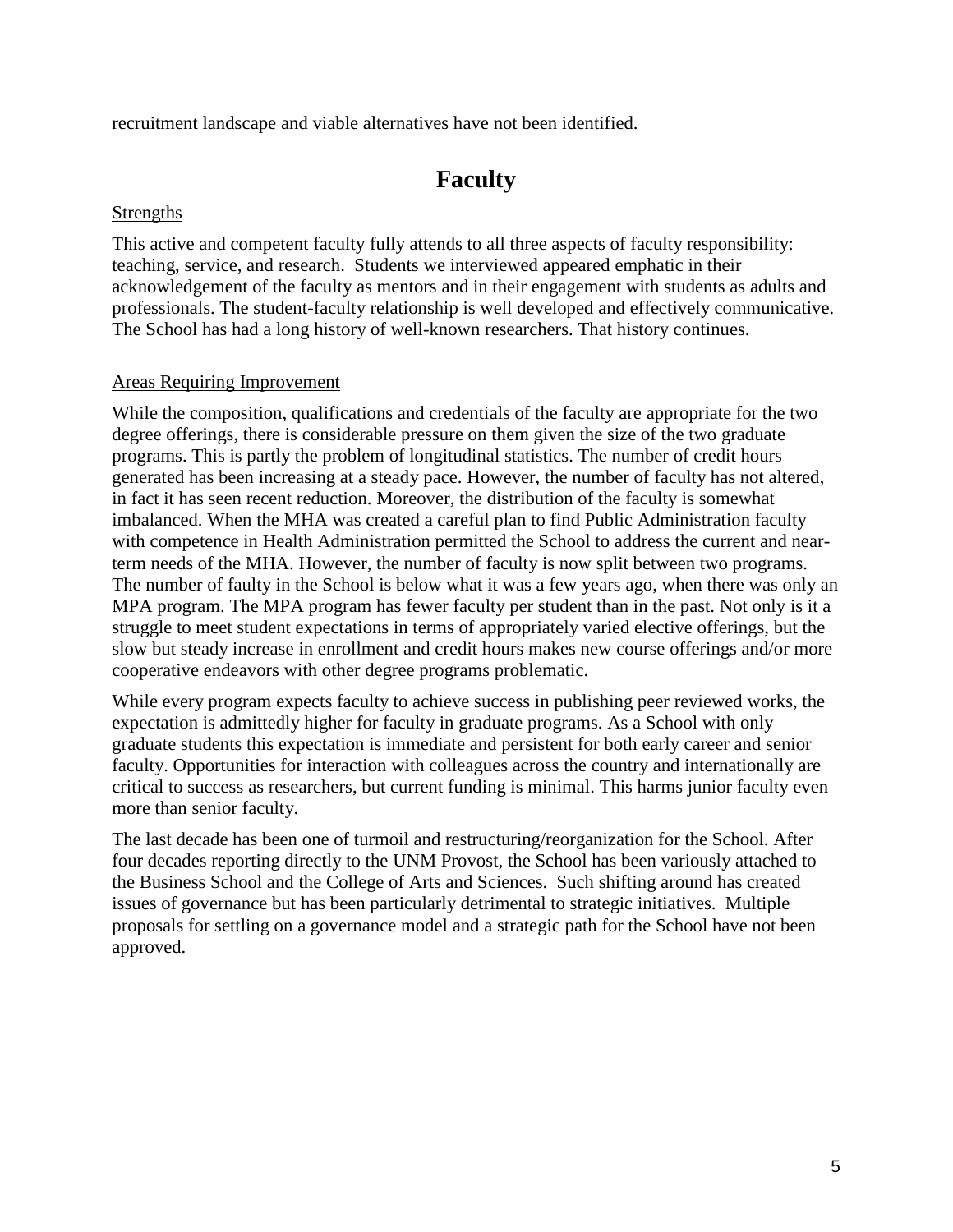## **Resources and Planning**

### **Strengths**

The composition and effectiveness of the staff to support the two degree programs is sufficient. The School has completed an assessment of the sufficiency of the institutional support and potential for external resources.

### Areas Requiring Improvement

In part because the governance system is unclear, resource planning is a matter of guess work rather than strategic assessment.

## **Facilities**

### Strengths

As currently allocated the instructional, research and administrative space for the School is adequate. However, the adequacy of the space is only for the near term.

### Areas Requiring Improvement

Assuming the School continues on its current pace of enrollment growth, space considerations will be insufficient within a few years. If any of the proposals for new strategic partnerships, or new degrees, are approved, the space limitations will become the more apparent.

### **Peer Comparisons**

### **Strengths**

The School has maintained a solid reputation across the country and in countries to the south (particularly Mexico and Central American countries). Assessment of the program relative to the "comparison" schools affirms that reputation, even though the comparison group has no truly comparable programs. That the School can compete against schools and departments that in four of the five cases offer large and well-endowed doctoral programs is a testament to the quality of the program.

### Areas Requiring Improvement

The problem in the comparison group is not the relative quality of the graduates of the School. Rather, it begs the question of institutional support for the School. The School's alumni are successful in their careers. On the other hand, recruitment beyond a relative limited geography arises as a problem. The comparison group can offer the enticement of transitioning from a Masters' degree into a PhD (important for many international students who are funded by their governments). Also, there is no comparison when looking at funding for assistantships. For all intents and purposes, the School cannot offer much to those who are local and self-funded. While